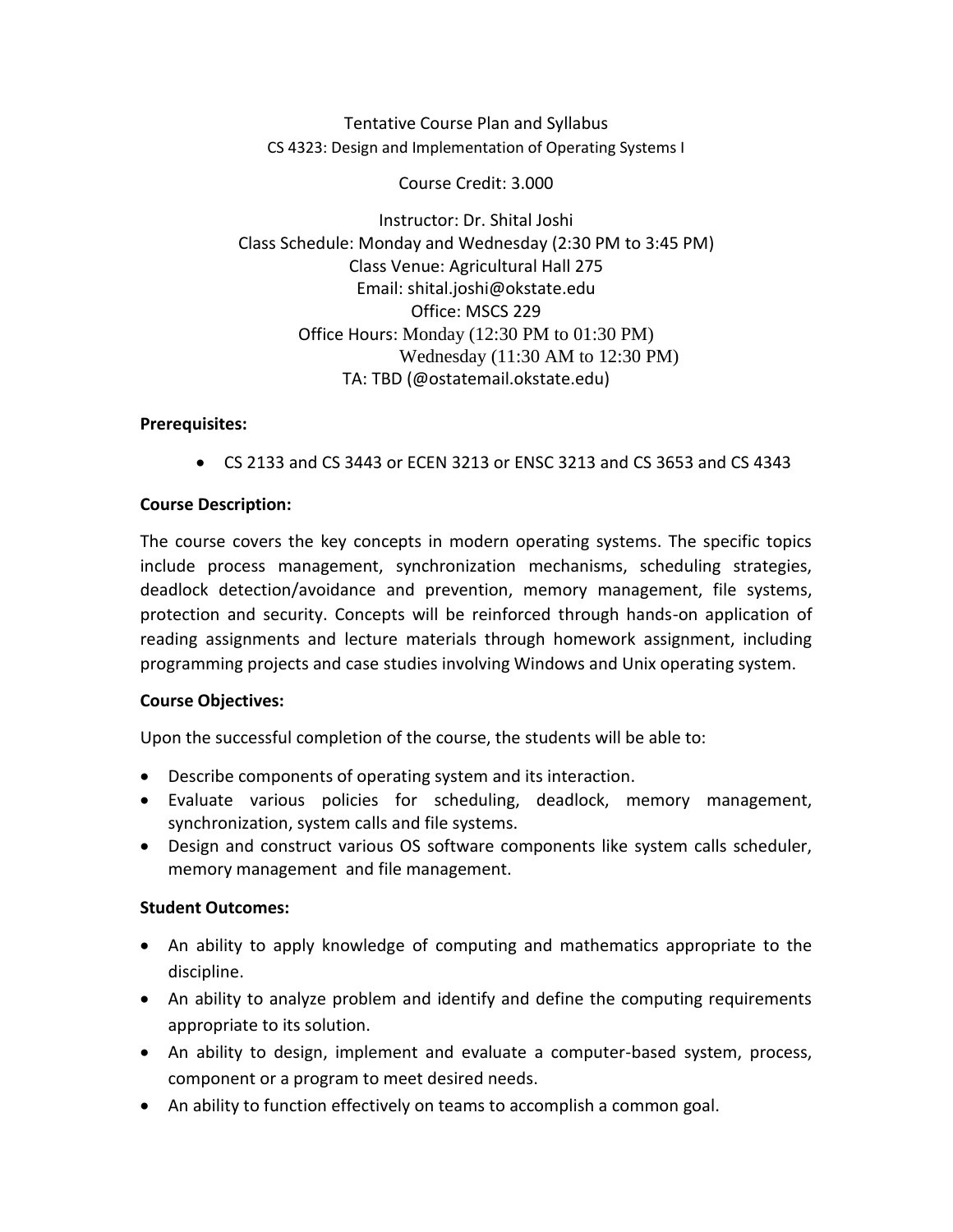# **Text Book:**

• Abraham Silberschatz, Peter Baer Galvin and Greg Gagne, "Operating System Concepts", 10<sup>th</sup> Edition, John Wiley & Sons, Inc. ISBN: 978-1-119-43925-7.

# **Knowledge Areas that contain topics and learning outcomes covered in the course:**

| Knowledge Area (KA)               | <b>Total Hours of coverage</b> |
|-----------------------------------|--------------------------------|
| <b>Operating Systems (OS)</b>     | 26                             |
| System Fundamentals (SF)          |                                |
| Networking and Communication (NC) |                                |

# **Body of Knowledge coverage:**

| KA        | <b>Knowledge Unit</b>   | <b>Topic Covered</b>                             | <b>Hours</b>   |
|-----------|-------------------------|--------------------------------------------------|----------------|
| <b>OS</b> | Overview of             | Role and purpose of OS, Key design Issues        | 1              |
|           | Operating               |                                                  |                |
|           | Systems                 |                                                  |                |
| <b>OS</b> | <b>Operating System</b> | Processes, Process control, threads, interrupts  | 3              |
|           | Principles              | and context-switching                            |                |
| OS/SF     | OS Scheduling           | CPU scheduling, dispatcher, Scheduling           | $\overline{4}$ |
|           | and Dispatch,           | policies, Deadlines, real-time concerns          |                |
|           | Resource                |                                                  |                |
|           | allocation and          |                                                  |                |
|           | scheduling              |                                                  |                |
| <b>OS</b> | Concurrency             | Basics of exclusive and synchronization,         | 4              |
|           |                         | Interrupts, deadlocks, pthreads interface        |                |
| <b>OS</b> | Memory                  | Storage systems, memory management,              | 5              |
|           | Management              | working sets and thrashing; latencies, caching,  |                |
|           |                         | locality, cache consistency, fault handling      |                |
| <b>OS</b> | File System             | Files (metadata, operations, organization, etc), | $\overline{2}$ |
|           |                         | standard implementation techniques, file         |                |
|           |                         | system partitioning, virtual file systems,       |                |
|           |                         | memory mapped files, log structured file         |                |
|           |                         | system                                           |                |
| <b>OS</b> | Device                  | Serial and parallel devices, device drivers,     | 3              |
|           | Management              | interfaces, direct memory access, recovery       |                |
|           |                         | from failure                                     |                |
| <b>OS</b> | Security and            | Overview of system security, policy, access      | $\overline{2}$ |
|           | Protection              | control, protection and authentication           |                |
| <b>OS</b> | <b>Virtual Machines</b> | Paging and virtual memory, virtual file system,  | 4              |
|           |                         | virtual devices and I/O, virtualization and its  |                |
|           |                         | tradeoffs, hypervisor design                     |                |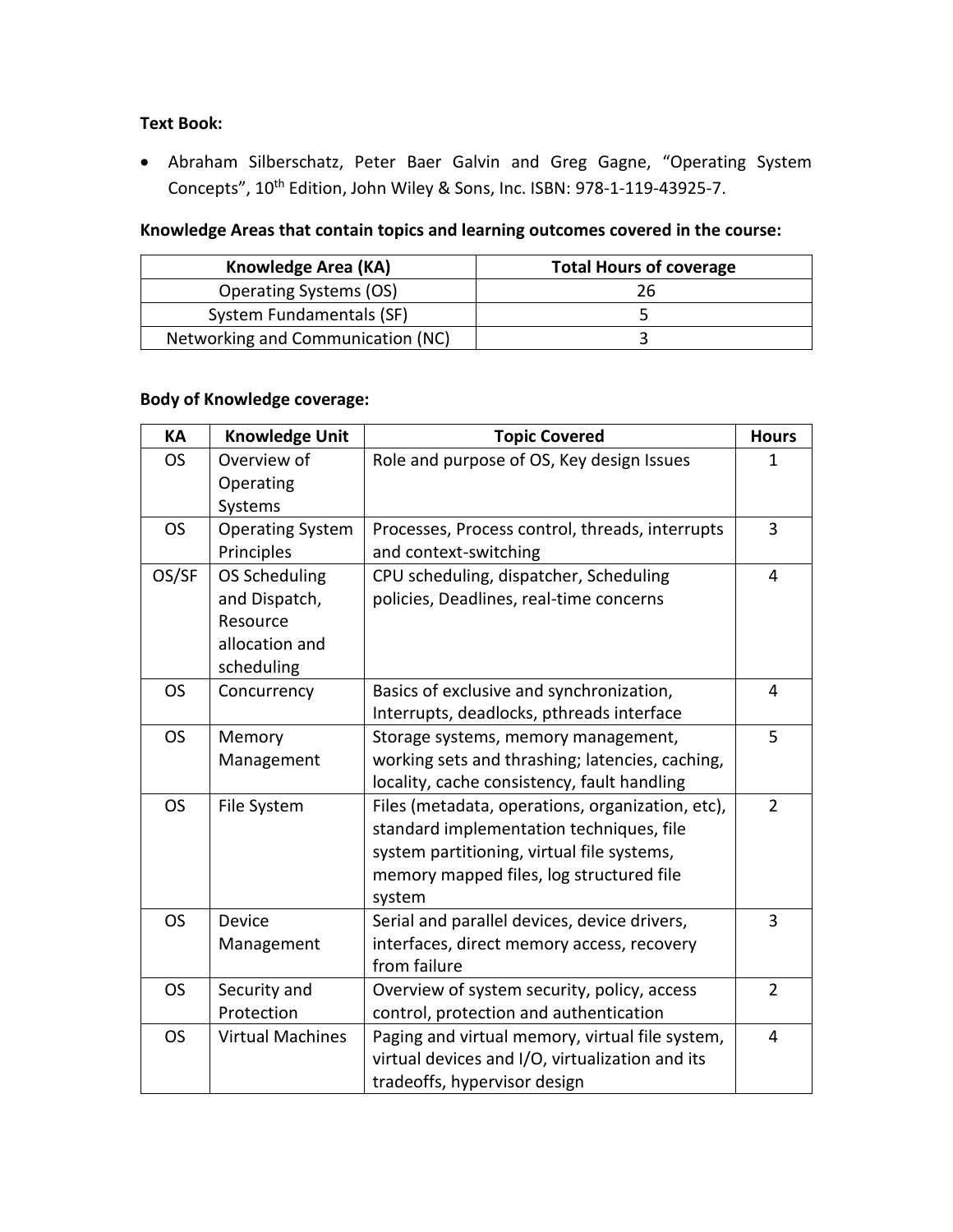| SF        | Virtualization and<br>Isolation | Rationale for protection and predictable<br>performance, levels of indirections, methods<br>of implementing virtual memory and virtual<br>machines | 3 |
|-----------|---------------------------------|----------------------------------------------------------------------------------------------------------------------------------------------------|---|
| NC.       | Reliable data<br>delivery       | OS role in reliable data delivery                                                                                                                  |   |
| <b>NC</b> | Networked<br>application        | Role of layering, role of OS in network naming<br>scheme                                                                                           |   |
| <b>NC</b> | Routing and<br>Forwarding       | Role of OS in routing and forwarding                                                                                                               |   |

#### **Course Gradings:**

| <b>Grading Criteria</b>          |                   | <b>Grading Scale</b> |    |
|----------------------------------|-------------------|----------------------|----|
| Assignments                      | 30% (30 points)   | 90% -- 100%          | A  |
| Attendance + Class Participation | 10% (10 points)   | 80% -- 89.99%        | B  |
| Project                          | 15% (15 points)   | 70% -- 79.99%        | C  |
| Quizzes                          | 35% (35 points)   | $60\% - 69.99\%$     | D  |
| Final Exam                       | 10% (10 points)   | Less than 60%        | F. |
| <b>Total</b>                     | 100% (100 points) |                      |    |

**Note: The total grades shown in canvas may NOT reflect the proportions above. So, do your own calculation for grades using the proportions.**

#### **Assignments and Group Project:**

There will be 4 programming assignments throughout the semester and a final group project.

Late penalty is 10% per class day. Assignments turned after a week (5 working days) late from the due date will not be accepted.

All the due dates (given at the end) are fixed. Release dates however can be moved earlier, if required.

#### Assignment Submissions rules and practices:

1) All home assignments will be submitted **ONLY** through canvas.

2) When naming your home assignments, you **MUST** use the naming convention below: a. The folder should be named as: Assignment\*\*\_LastName\_FirstName\_XX. **(where \*\* means assignment number and XX means question number)**  Example: **Assignment01\_Andrew\_Simon\_03 Failure to submit in this order will automatically results in 5 points deduction.**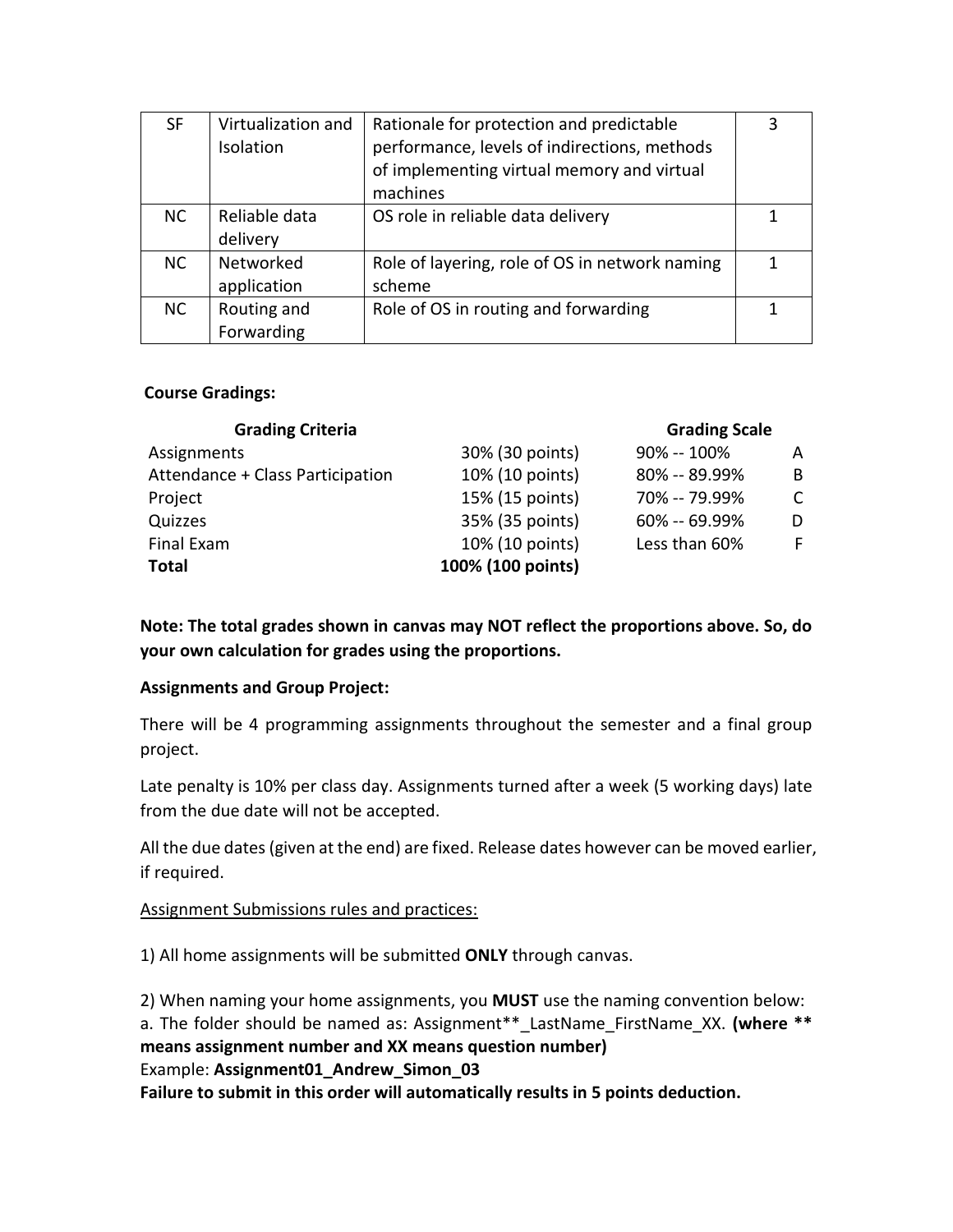3) You are encouraged to review the assignments when assigned (even if you don't have time to work on them right then). This way you can plan out your week and get your questions answered early. Please note that **not all assignments will be of same complexity**.

4) Any extra effort (in terms of introducing new ideas or concepts, detailed implementation and so on) will be encouraged and may be rewarded with extra bonus points.

# **Attendance:**

Attendance is very important for this class. Late arrival is not encouraged. Students are responsible for knowing all the **verbal (announcement)** and written information provided by the instructor during class, including those are posted on the course web page.

# **Course and Class regulations:**

If you are having trouble understanding a concept, please contact me inside the class or in my office during office hours. Please feel free to make constructive suggestions at any time including making comments anonymously.

I encourage, and reward, individual efforts to build a community of active learners. Efforts to participate in class will be awarded **points** in the class.

- Deadlines are final and must be met. It is your responsibility to allocate time accordingly. Absolutely NO excuses will be accepted like computer crashes. Ensure that you have enough backups to allow for the worst-case scenarios, such as loss of your homework or project.
- Exams: No make-up exams will be given unless an acceptable University-approved excuse is provided promptly.
- Collaboration for assignments are allowed only in terms of concepts, ideas or techniques are allowed. However, each student needs to have their own implementation, write-ups and approach. Any violation of academic integrity would result in a zero grade for the assignment and a report to the university administration. Major violation will result in a grade F.
- Please adhere to professional behavior in class. Refrain from side conversations, surfing the internet on personal devices, answering phones/ texting, etc.
- Students with disabilities who may require reasonable accommodations should contact Office of Disabled Student Service, 326 Student Union. Please advice the instructor of such disability and the desired accommodation at some point before, during or immediately after the first scheduled class period.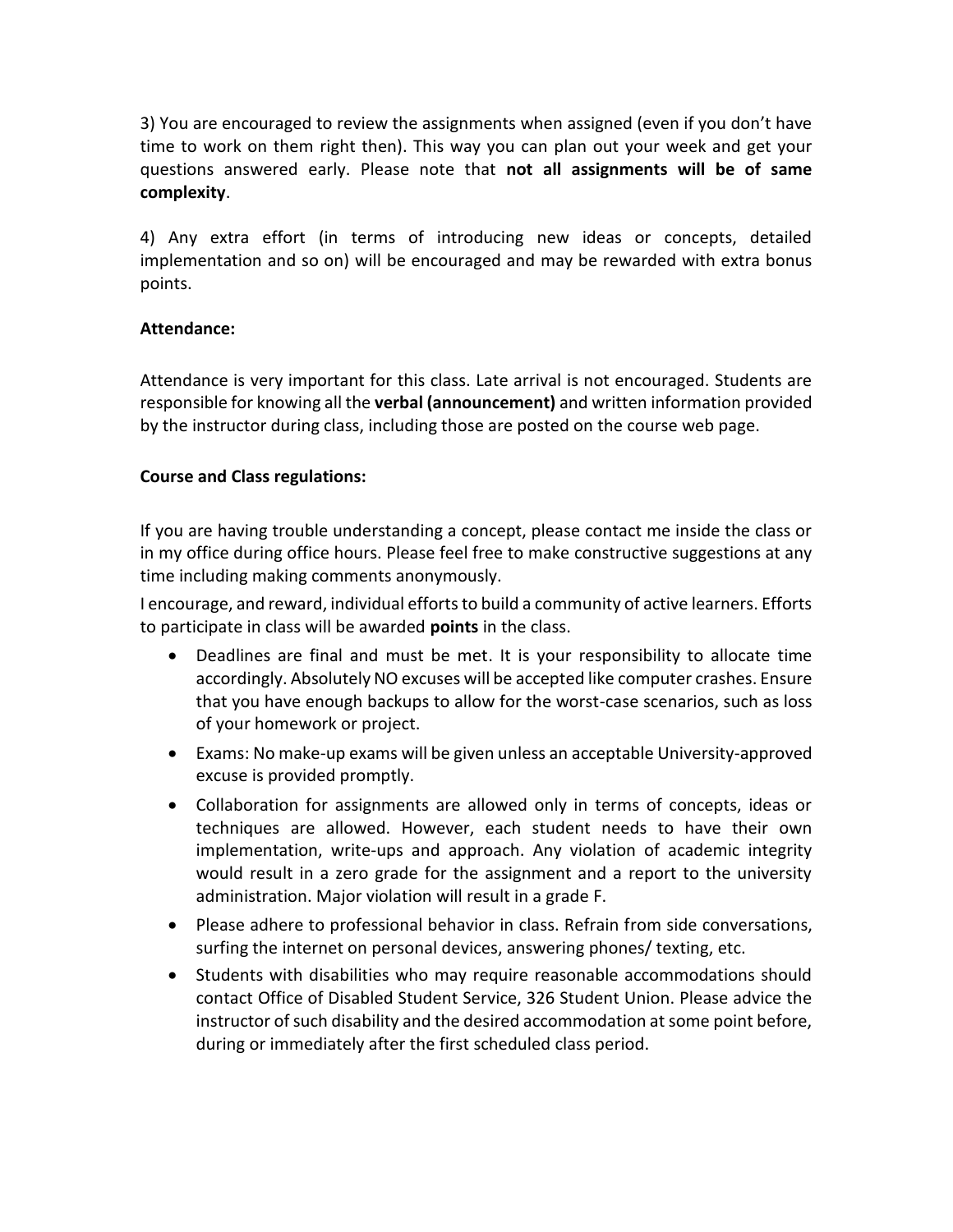#### **Advice for performing well in this class**

- Attend the class regularly and turn in the assignments well in time.
- Keep up with the weekly assignments, since many of the concepts build upon each other.
- Review the assignments when assigned (even if you don't have time to work on them right then). This way you can plan out your week and get your questions answered early. Do not wait until the last minute to work on an assignment at home.

# **OSU Academic Integrity Policy:**

OSU is committed to maintaining the highest standards of integrity and ethical conduct. This level of ethical behavior and integrity will be maintained in this course. Participating in a behavior that violates academic integrity (e.g., unauthorized collaboration, plagiarism, multiple submissions, cheating on examinations, fabricating information, helping another person cheat, unauthorized advance access to examinations, altering or destroying the work of others, and altering academic records) will result in an official academic sanction. Violations may subject you to disciplinary action including the following: receiving a failing grade on an assignment, examination or course, receiving a notation of a violation of academic integrity on your transcript, and being suspended from the University. You have the right to appeal the charge. Go t[o http://academicintegrity.okstate.edu/](http://academicintegrity.okstate.edu/) for a video on OSU's academic integrity policy and additional information.